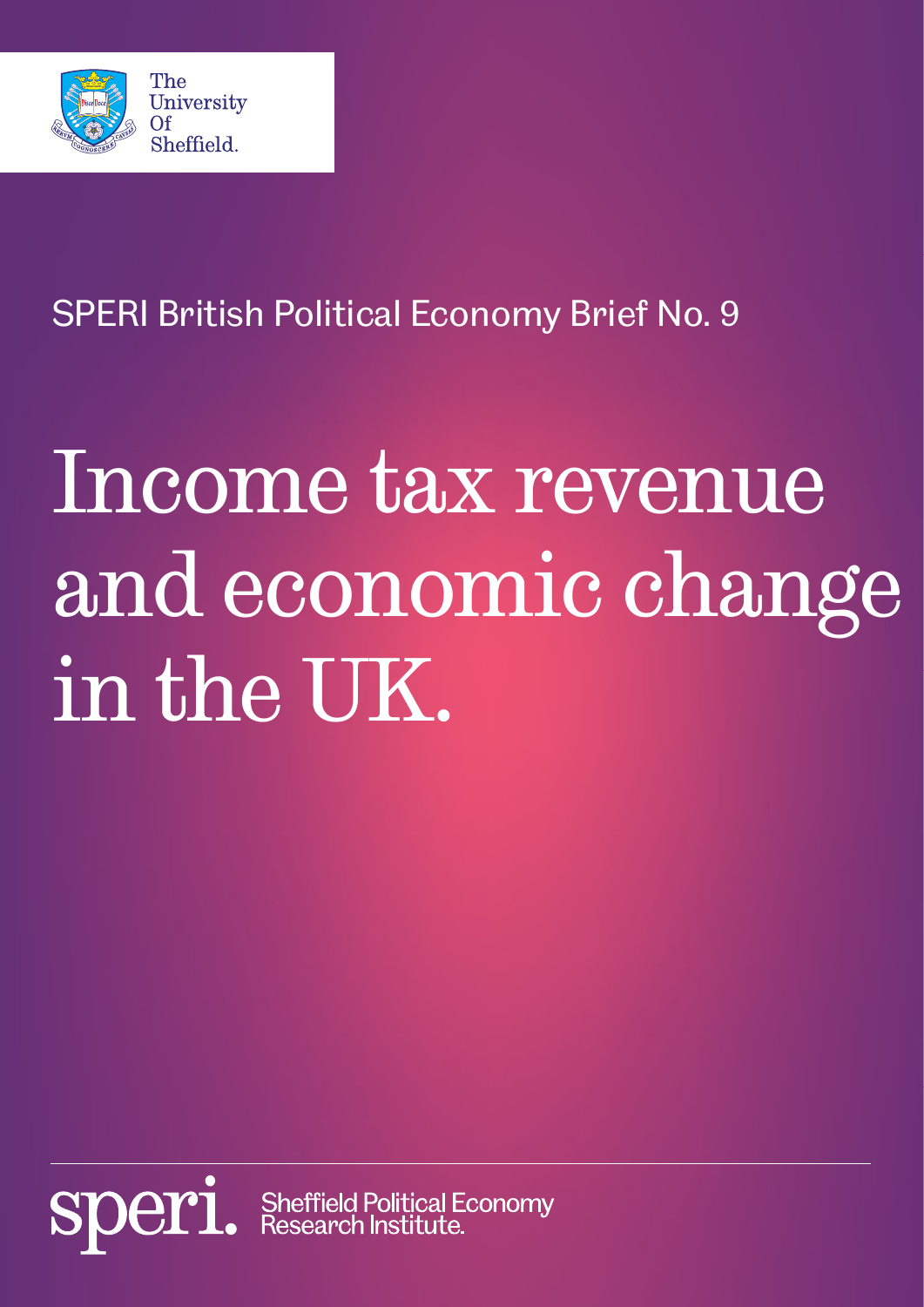In this Brief, the Sheffield Political Economy Research Institute (SPERI) responds to the coalition government's 2014 Autumn Statement by considering the optimism and accuracy of the Office for Budget Responsibility's income tax revenue forecasts, and related forecasts, since 2010. The Autumn Statement confirms the comprehensive failure of the coalition's deficit reduction agenda, in part due to lower than expected tax revenue forecasts, but the consistent mismatch between economic forecasts and economic reality reveals a failure to acknowledge the profound changes in the UK economy which have accelerated since the financial crisis.

# Background

- In the wake of the financial crisis and associated increase in the UK's budget deficit, the coalition government formed in 2010 sought to impose 'austerity' on the public sector and commenced an ambitious programme of public spending cuts.
- This programme depended on an understanding of the causes of budget deficit which emphasised profligate public spending.
- However, George Osborne's (Chancellor of the Exchequer) latest Autumn Statement (delivered on 3 December 2014) gives significant weight to an alternative explanation, that is, that the increasing deficit is largely the result of the impact of an under-performing economy on tax revenues.
- Office for Budget Responsibility (OBR) analysis published alongside the Autumn Statement revealed considerably lower than expected income tax revenues (the main source of UK government revenue).
- Osborne, following an earlier speech by David Cameron (Prime Minister), sought to explain such results with reference to problems within the wider global economy. Osborne said today that 'the warning lights are flashing over the global economy… Britain cannot be immune to the risks'.
- However, there is a clear need to explore whether low income tax revenue is really the result of unexpected headwinds disrupting an otherwise sound economic recovery in the UK, or whether it is in fact the result of other problems.
- The analysis below therefore assesses the validity of the coalition government's explanation by considering the accuracy of OBR forecasts against the backdrop of well-documented changes within the UK labour market.

## Evidence

- At each fiscal event, the OBR publishes a range of fiscal and economic forecasts alongside the previous year's outturn statistics.
- In 2013/14, income tax revenue was £155 billion. Yet, at the 2010 Autumn Statement, the OBR forecast that income tax revenue (in cash terms) would be £178 billion (an over-forecast of 15 per cent).
- This figure has been revised down at each subsequent Autumn Statement. In 2014, revenue was slightly above the figure expected at December 2013, yet, as usual, the forecast has been revised down in each subsequent year. Full details of forecasts can be found in the Annex.
- In November 2010, the OBR expected income tax revenue to increase by an average of 6 per cent per year. In reality, the annual increase has averaged 2 per cent.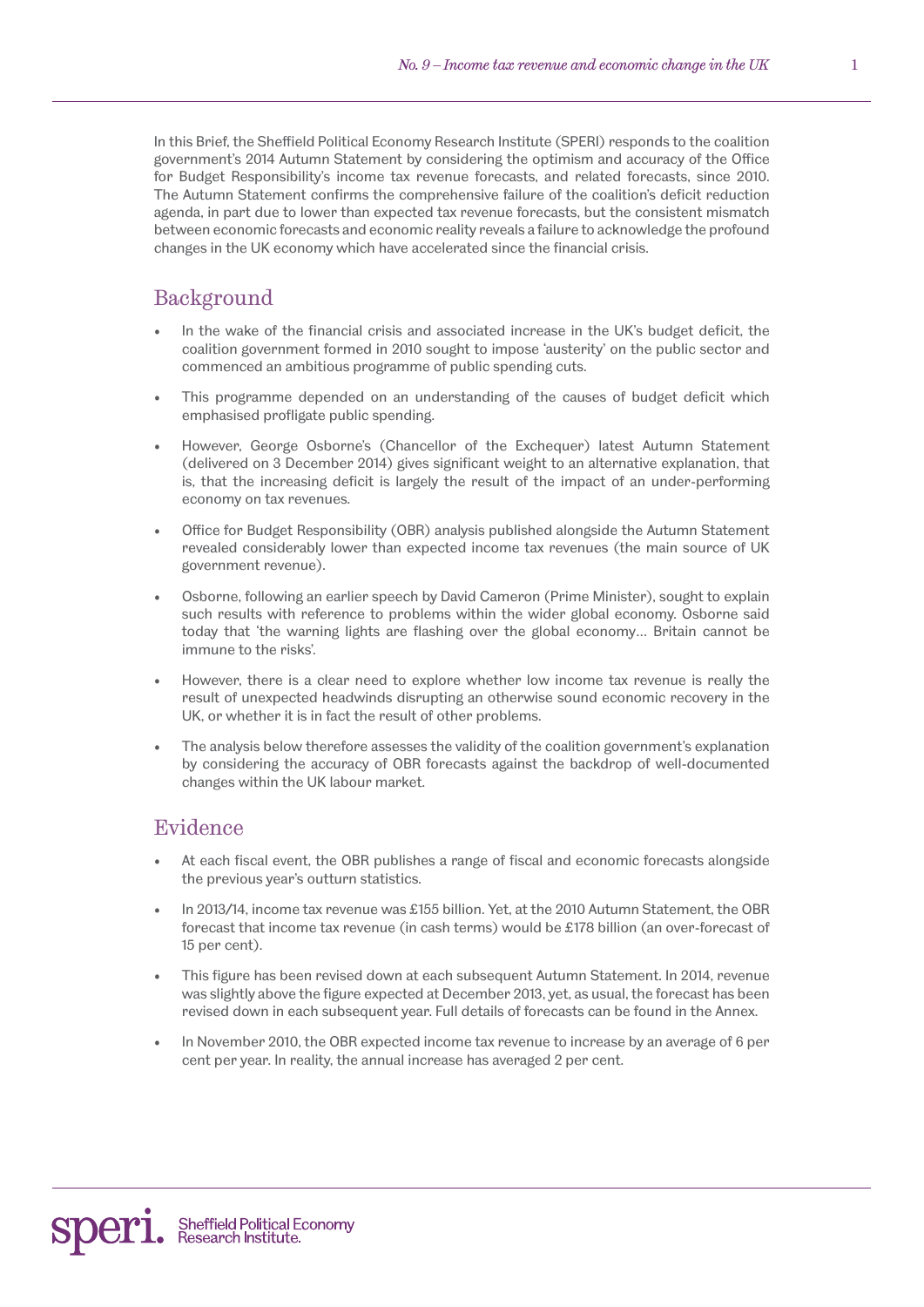

- While the coalition government has sought to reduce income tax for some groups, it appears that this significant failure arises mainly from over-optimistic earnings growth forecasts.
- In 2010, the OBR expected average earnings growth of 3 per cent up to the end of 2013. The actual average annual growth was 2 per cent.
- Wage stagnation has implications for benefit expenditure as well as tax revenue. In every single year from 2010 onwards, tax credit expenditure (benefits for those in work) has turned out to be higher (in cash terms) than in every previous forecast.
- The cause of this failure in terms of both coalition policy and OBR forecasts can be related to sluggish (and currently negative) productivity growth.
- The OBR expected an average annual productivity growth rate of 2 per cent between 2010 and 2013, yet the average increase has actually been 0.5 per cent. Full details of forecasts can be found in the Annex.

## Analysis

- The fall in income tax revenues is not a sudden, unexpected dilemma confronting the coalition government. Revenue has been consistently below expectations – despite unemployment being much lower than had been anticipated.
- The coalition's understanding of the budget deficit as a problem caused by over-spending is significantly challenged by this analysis. Now, as in the immediate aftermath of the financial crisis, the deficit is being sustained by the failure to restore sustainable growth to the UK economy, leading to stagnation in earnings growth and near-stagnation in tax revenue growth.
- Low unemployment has not only failed to mitigate these circumstances; it is in fact produced by the same underlying trend, that is, the transition of the UK economy towards a servicesbased low-paid economy.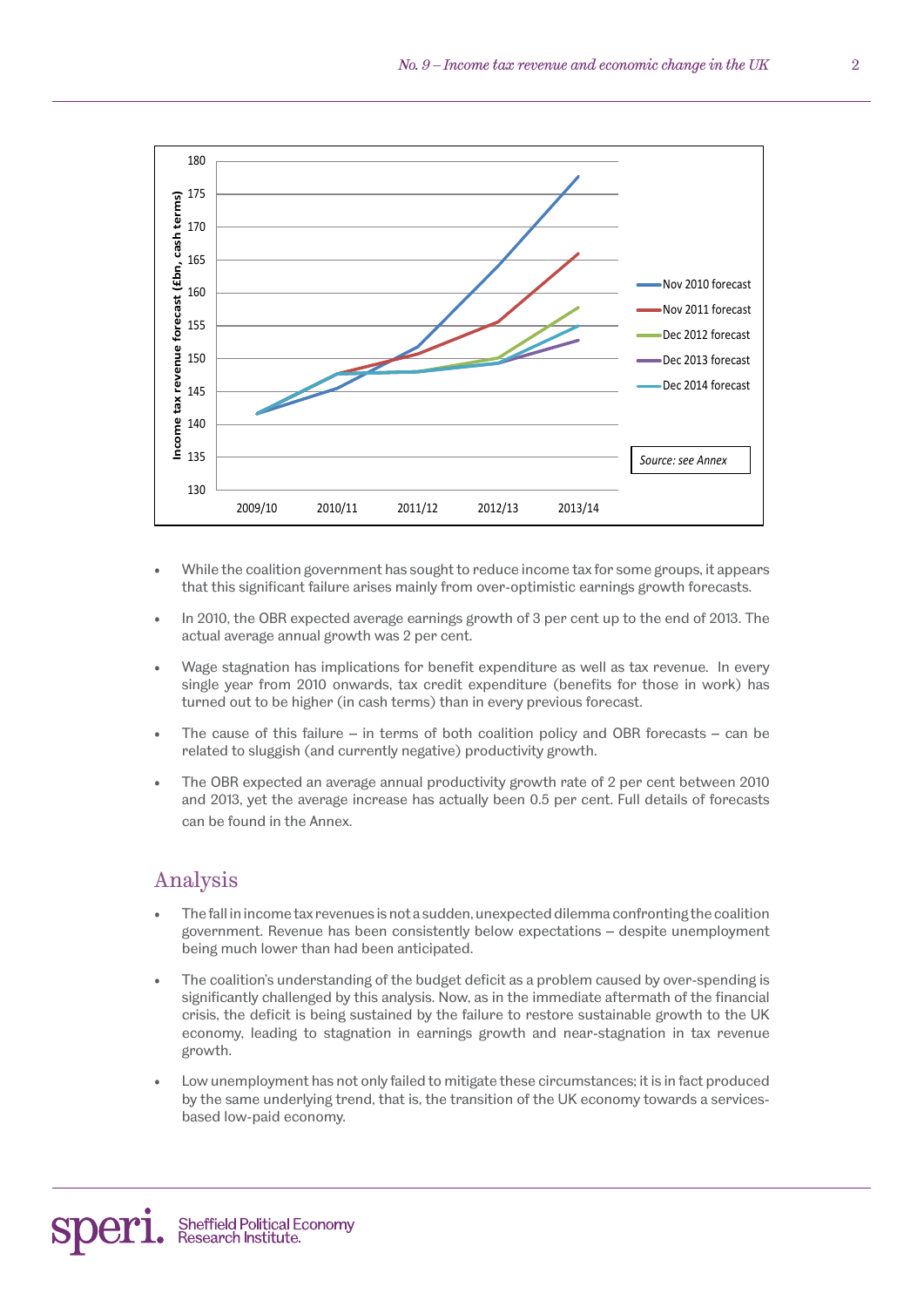- In this economic model, employment opportunities are plentiful, but concentrated in lowpaid and insecure industries (Wren, 2013).
- Low unemployment is also associated with an unprecedented rise in self-employment, yet income from self-employment is now significantly lower than the pre-crisis period (Murphy, 2013).
- This analysis points not only to the failure of the coalition government's austerity agenda, but also the failure of economic forecasters to account accurately for the implications of a services-led economy.
- This is troubling, given that the OBR's consistently over-optimistic account of earnings growth and income tax revenues has sustained the legitimacy of the coalition's austerity agenda.
- The fact that productivity has also consistently performed below expectations helps to explain the transition to a low-paid, services-led economy.
- Again, flaws in the OBR's forecasts, leading to over-optimistic predictions, have helped to defend the coalition government against the charge that it has failed to facilitate increased investment in productive activity, by creating the impression that a market-led approach will (eventually) bear fruit.

### Conclusion

The consistent mismatch between economic forecasts and economic reality reveals a failure to acknowledge the profound changes in the UK economy which have accelerated since the financial crisis. A services-dominated economy generates jobs, but relatively low-paying jobs, meaning that income tax revenues are lower than might otherwise have been expected. The coalition has in fact exacerbated this transition through its macroeconomic policies, and an austerity agenda that must now be described as self-defeating.

#### **References**

Wren, A (2013) (ed) The Political Economy of the Service Transition, Oxford University Press.

Murphy, R (2013) Disappearing Fast: The Falling Income of the UK's Self-Employed People, Tax Research LLP, available at http://www.taxresearch.org.uk/Documents/SEI2013.pdf.

Office for Budget Responsibility (2010) Economic and Fiscal Outlook: November 2010, available at http://budgetresponsibility.org.uk/economic-and-fiscal-outlook-november-2010/.

Office for Budget Responsibility (2011) Economic and Fiscal Outlook: November 2011, available at http://budgetresponsibility.org.uk/economic-and-fiscal-outlook-november-2011/.

Office for Budget Responsibility (2012) Economic and Fiscal Outlook: December 2012, available at http://budgetresponsibility.org.uk/economic-and-fiscal-outlook-december-2012/.

Office for Budget Responsibility (2013) Economic and Fiscal Outlook: December 2013, available at http://budgetresponsibility.org.uk/economic-fiscal-outlook-december-2013/.

Office for Budget Responsibility (2014) Economic and Fiscal Outlook: December 2014, available at http://budgetresponsibility.org.uk/economic-fiscal-outlook-december-2014/.

Office for National Statistics (2014) Labour Productivity: Q2 2014 Dataset, available at http:// www.ons.gov.uk/ons/rel/productivity/labour-productivity/q2-2014/tsdq214.html.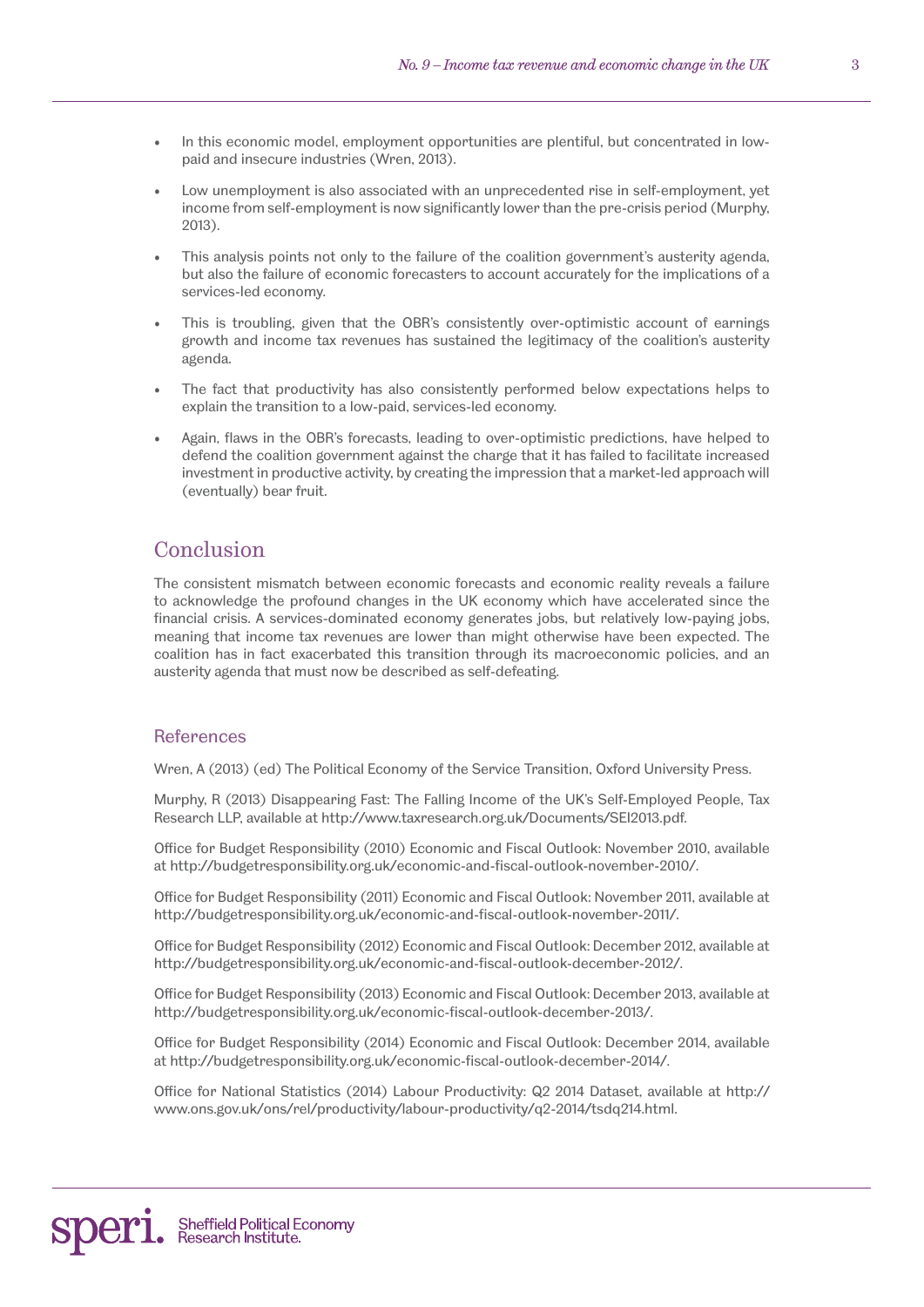#### Annex: OBR forecasts

|                                                                              | 2009/10            | 2010/11            | 2011/12        | 2012/13            | 2013/14 | 2014/15        | 2015/16        | 2016/17                                             | 2017/18                  | 2018/19                               | 2019/20                  |
|------------------------------------------------------------------------------|--------------------|--------------------|----------------|--------------------|---------|----------------|----------------|-----------------------------------------------------|--------------------------|---------------------------------------|--------------------------|
| Income tax revenue (£ billion, net of tax credits)                           |                    |                    |                |                    |         |                |                |                                                     |                          |                                       |                          |
| Nov 2010                                                                     | 141.6              | 145.5              | 151.8          | 164.1              | 177.7   | 192.2          | 205.5          | $\hspace{0.05cm} -\hspace{0.05cm} -\hspace{0.05cm}$ | --                       | $-$                                   | $-$                      |
| Nov 2011                                                                     | Χ                  | 147.7              | 150.7          | 155.6              | 166     | 177.4          | 190.5          | 204.1                                               |                          |                                       |                          |
| Dec 2012                                                                     | X                  | X                  | 148            | 150.1              | 157.8   | 168.8          | 179.7          | 193.1                                               | 206.4                    |                                       |                          |
| Dec 2013                                                                     | X                  | X                  | X              | 149.3              | 152.8   | 164.6          | 175.3          | 187.9                                               | 200.9                    | 214                                   |                          |
| Dec 2014                                                                     | X                  | X                  | X              | X                  | 155     | 163            | 170.7          | 181                                                 | 191.5                    | 202.1                                 | 213.9                    |
|                                                                              |                    |                    |                |                    |         |                |                |                                                     |                          |                                       |                          |
| Income tax revenue (annual % increase)*                                      |                    |                    |                |                    |         |                |                |                                                     |                          |                                       |                          |
| Nov 2010                                                                     | X                  | 2.8                | 4.3            | 8.1                | 8.3     | 8.2            | 6.9            | $\hspace{0.05cm} \ldots$                            | $\overline{\phantom{a}}$ |                                       |                          |
| Nov 2011                                                                     | Χ                  | 4.3                | $\overline{2}$ | 3.3                | 6.7     | 6.9            | 7.4            | 7.1                                                 |                          |                                       |                          |
| Dec 2012                                                                     | X                  | X                  | 0.2            | 1.4                | 5.1     | $\overline{7}$ | 6.5            | 7.5                                                 | 6.9                      | $\hspace{0.05cm}$ – $\hspace{0.05cm}$ | --                       |
| Dec 2013                                                                     | X                  | X                  | X              | 0.8                | 2.3     | 7.7            | 6.5            | 7.2                                                 | 6.9                      | 6.5                                   | $\overline{\phantom{a}}$ |
| Dec 2014                                                                     | Χ                  | X                  | Χ              | $\pmb{\mathsf{X}}$ | 3.8     | 5.1            | 4.7            | 6                                                   | 5.8                      | 5.5                                   | 5.8                      |
| Tax credit expenditure (£ billion)                                           |                    |                    |                |                    |         |                |                |                                                     |                          |                                       |                          |
|                                                                              |                    |                    |                |                    |         |                |                |                                                     |                          |                                       |                          |
| Nov 2010                                                                     | 22.9               | 24.1               | 25.6           | 26.5               | 26.3    | 26.4           | 26.9           | $\overline{\phantom{a}}$                            |                          |                                       | $\overline{\phantom{a}}$ |
| Nov 2011                                                                     | X                  | 25.2               | 27             | 27.8               | 28.4    | 28.8           | 29.6           | 30.3                                                | $\overline{\phantom{a}}$ | $-$                                   | $\overline{\phantom{a}}$ |
| Dec 2012                                                                     | X                  | X                  | 27.2           | 27.8               | 27.9    | 28.6           | 30.5           | 32.5                                                | 34.1                     | $\overline{\phantom{a}}$              | $\overline{\phantom{a}}$ |
| Dec 2013                                                                     | X                  | X                  | X              | 28.7               | 28.8    | 28.6           | 28.8           | 31                                                  | 33.7                     | 35.1                                  | $\overline{\phantom{a}}$ |
| Dec 2014                                                                     | Χ                  | $\pmb{\mathsf{X}}$ | Χ              | Χ                  | 29.7    | 30.1           | 29.9           | 30.8                                                | 32                       | 33                                    | 33.8                     |
| Tax credit expenditure (annual % increase)*                                  |                    |                    |                |                    |         |                |                |                                                     |                          |                                       |                          |
| Nov 2010                                                                     | X                  | 5.2                | 6.2            | 3.5                | $-0.8$  | 0.4            | 1.8            | $-$                                                 | $-$                      |                                       |                          |
| Nov 2011                                                                     | Χ                  | 10                 | 7.1            | 2.9                | 2.1     | 1.4            | 2.8            | 2.4                                                 | --                       | $\hspace{0.05cm}$ $\hspace{0.05cm}$   | --                       |
| Dec 2012                                                                     | Χ                  | X                  | 7.9            | 2.2                | 0.4     | 2.5            | 6.6            | 3.6                                                 | 4.9                      | $\overline{\phantom{a}}$              | $-$                      |
| Dec 2013                                                                     | X                  | X                  | X              | 5.5                | 0.4     | $-0.7$         | 0.7            | 7.6                                                 | 8.7                      | 4.2                                   | --                       |
| Dec 2014                                                                     | X                  | X                  | X              | X                  | 3.5     | 1.3            | $-0.7$         | 3                                                   | 3.9                      | 3.1                                   | 2.4                      |
|                                                                              |                    |                    |                |                    |         |                |                |                                                     |                          |                                       |                          |
|                                                                              | 2009               | 2010               | 2011           | 2012               | 2013    | 2014           | 2015           | 2016                                                | 2017                     | 2018                                  | 2019                     |
| Average earnings growth (wages and salaries per employee, annual % increase) |                    |                    |                |                    |         |                |                |                                                     |                          |                                       |                          |
|                                                                              |                    |                    |                |                    |         |                |                |                                                     |                          |                                       |                          |
| Nov 2010                                                                     | 1.8                | 2.3                | 2.2            | 2.4                | 3.8     | 4.4            | 4.4            | $\hspace{0.05cm}$ $\hspace{0.05cm}$                 |                          |                                       |                          |
| Nov 2011                                                                     | X                  | 2.1                | 0.9            | $\overline{2}$     | 3.1     | 4.3            | 4.5            | 4.5                                                 | $-$                      | $\overline{\phantom{a}}$              |                          |
| Dec 2012                                                                     | X                  |                    | 2.2            | 2.7                | 2.2     | 2.8            | 3.7            | 4                                                   | 4                        | $\hspace{0.05cm}$ – $\hspace{0.05cm}$ | --                       |
| Dec 2013                                                                     | X                  |                    |                | $\overline{2}$     | 1.5     | 2.6            | 3.3            | 3.5                                                 | 3.7                      | 3.8                                   | $-$                      |
| Dec 2014                                                                     | X                  |                    |                |                    | 1.8     | 1.8            | $\overline{2}$ | 3.1                                                 | 3.9                      | 3.9                                   | 3.8                      |
|                                                                              |                    |                    | -              |                    |         |                |                |                                                     |                          |                                       |                          |
| Potential productivity (output per hour, annual % increase)~                 |                    |                    |                |                    |         |                |                |                                                     |                          |                                       |                          |
| Nov 2010                                                                     | $-2.6$             | $\overline{2}$     | $\overline{2}$ | $\overline{2}$     | 2       | $\overline{2}$ | $\overline{2}$ | $\hspace{0.05cm} -\hspace{0.05cm} -\hspace{0.05cm}$ |                          |                                       |                          |
| Nov 2011                                                                     | X                  | $\overline{2}$     |                | $\mathbf{1}$       | 1.6     | 2.1            | 2.2            | 2.2                                                 |                          |                                       |                          |
| Dec 2012                                                                     | Χ                  | $\pmb{\mathsf{X}}$ | 1.3            | $-0.1$             | 1.2     | 1.6            | 1.8            | 1.9                                                 | 1.9                      |                                       |                          |
| Dec 2013                                                                     | $\pmb{\mathsf{X}}$ | X                  | X              | $-1.2$             | 0.6     | $1.6\,$        | 1.8            | 1.9                                                 | $\overline{2}$           | 2                                     | --                       |

Source: Office for Budget Responsibility 2010; 2011; 2012; 2013; 2014 (~ = Office for National Statistics 2014) \* = Author calculations based on OBR forecasts; x = Figure not published; -- = Not applicable Boxed figure = outturn result